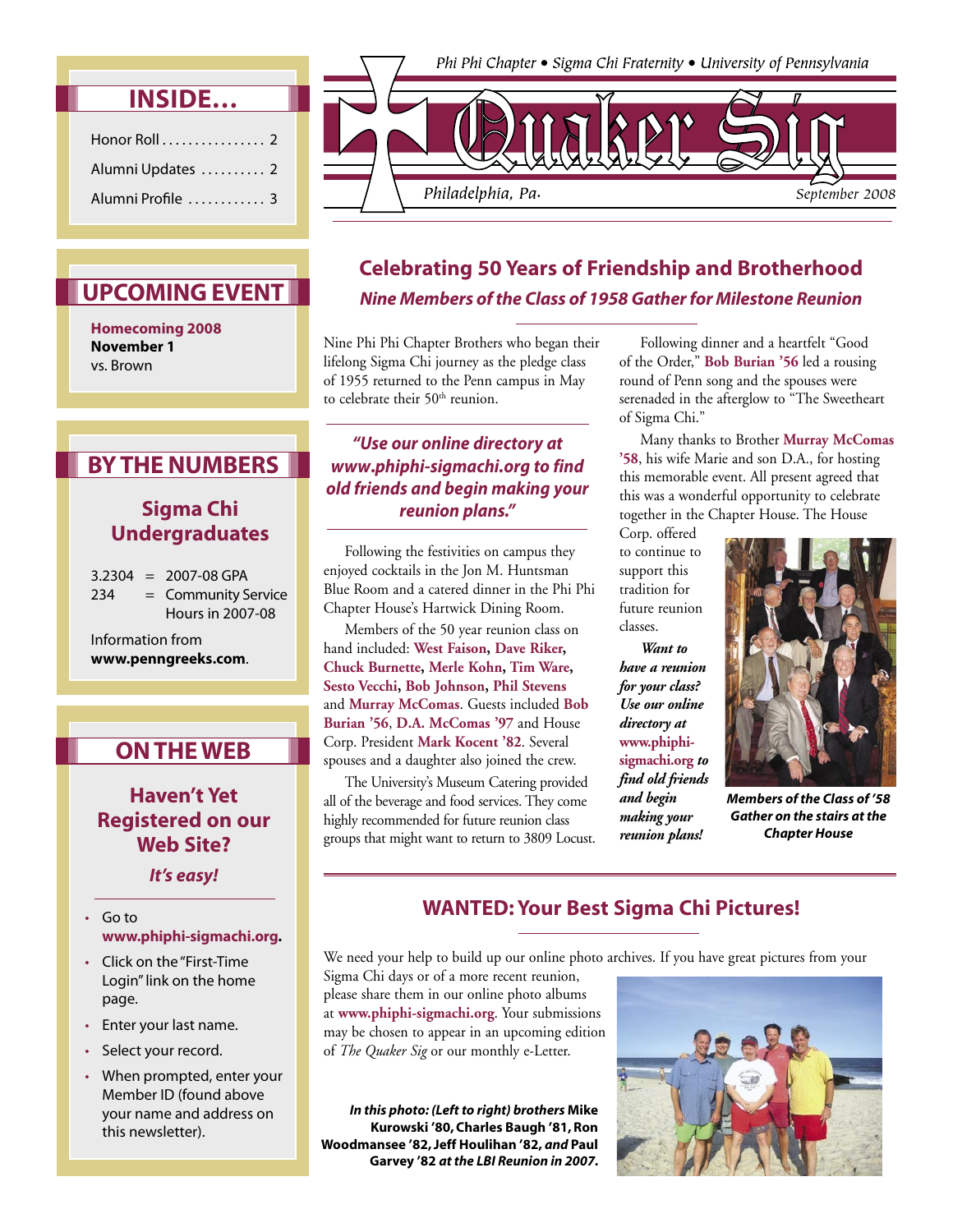## **HONOR ROLL**

### **Thank You, Donors!**

Thanks to the following alumni we raised \$11,200 to the 2007-08 annual fund (as of August 14).

| 1936                         |  |  |  |  |  |  |
|------------------------------|--|--|--|--|--|--|
| 1939                         |  |  |  |  |  |  |
| 1940                         |  |  |  |  |  |  |
| 1940                         |  |  |  |  |  |  |
| 1942                         |  |  |  |  |  |  |
| 1943                         |  |  |  |  |  |  |
| 1946                         |  |  |  |  |  |  |
| 1947                         |  |  |  |  |  |  |
| 1949                         |  |  |  |  |  |  |
| 1949                         |  |  |  |  |  |  |
| 1949                         |  |  |  |  |  |  |
| 1949                         |  |  |  |  |  |  |
| 1950                         |  |  |  |  |  |  |
| H. Samuel Greenawalt Jr.1951 |  |  |  |  |  |  |
| 1951                         |  |  |  |  |  |  |
| 1952                         |  |  |  |  |  |  |
| 1953                         |  |  |  |  |  |  |
| 1953                         |  |  |  |  |  |  |
| 1954                         |  |  |  |  |  |  |
| 1957                         |  |  |  |  |  |  |
| 1957                         |  |  |  |  |  |  |
| 1957                         |  |  |  |  |  |  |
| 1958                         |  |  |  |  |  |  |
| 1958                         |  |  |  |  |  |  |
| 1958                         |  |  |  |  |  |  |
|                              |  |  |  |  |  |  |

Philip G. Stevens 1958 Sesto E. Vecchi 1958 R. Timmis Ware 1958 David F. Riker 1960 Alvin V. Shoemaker 1960 David G. Fleshman 1961 Robert A. Gleason Jr. 1961 John M. Holliday 1961 Fred A. Carpenter 1962 Ernest D. Preate Jr. 1962 Harry H. Rowland Jr. 1962 Frank B. Schmidt 1962 Lawrence R. Van Deusen 1962 Robert F. Ciapetta 1963 Luther Johnson Clark 1963 Robert B. Haig Jr. 1963 Bernard G. McGarry Jr. 1963 Frederick A. Parsons III 1963 Michael A. F. Roberts 1963 Richard K. Rogers 1964 A. Parker Sharron 1964 James W. Weitzel 1964 John S. Sawyer 1965 Willis S. Hesselroth 1966 Thomas A.V. Cassel 1968

Thomas P. Farrell 1968 George W. Morriss 1969 Charles K. O'Neill 1969 William M. Schmidt 1969 Morris A. Nunes 1970 Richard P. Klich 1971 Robert M. Hellauer Jr. 1973 J. Kevin Dolan 1973 Vincent A. Kolber 1974 Mitchell Bland 1978 Jacques N. Gordon 1978 Michael Burka 1979 Robert S. Haws 1979 Michael E. Kurowski 1980 John M. Roth 1980 Ronald M. Caronia 1981 Steven M. Adler 1982 Stephen J. Bujno 1982 Mark H. Carpenter 1982 Gerald D. Knorr 1982 Mark A. Kocent 1982 Michael C. O'Neil 1982 Ronald I. Woodmansee 1982 Dhananjay M. Pai 1983 James R. Goodfield 1984

Brian J. Scanlan 1984 Lal Heneghan 1985 Robert K. Mericle 1985 Walter S. Hulse III 1986 James E. Pass 1986 Matthew D. Millan 1987 Paul R. Hertel III 1988 Joseph S. Sheetz 1989 George J. Vassar 1990 Todd W. Bauer 1991 Sterling A. Lapinski 1991 Brett A. Nakfoor 1991 Scott F. Brion 1992 Alexander P. Doll 1992 Mark H. Carroll 1993 Brett A. Cohen 1994 David C. Istock 1994 Michael C. Leraris 1994 Bryan Angley 1997 Donald A. McComas 1997 Kevin O'Malley 1997 Lucas J. Garman 1999 Michael S. Grossman 1999 Mark A. Kramer 2000 Thomas J. Valenti 2000 Adair B. Newhall 2001

# **'40s**

### **J. Joseph Tuohy '49**

(One Mendota Lane, Sea Ranch Lakes, Fort Lauderdale, FL 33308) I've been employed by Citizens and Southern Bank of Florida.

**'50s**

#### **George Bowden '53**

(12 Hubbard Park, Red Bank, NJ 07701- 2324; pkgnet@verizon.net) Retired since 1998 following a long career in cosmetic packaging as an agent for a UK manufacturer. Two marriages, nine children and 10 grandchildren keep me hopping.

#### **Charles Burnette '58**

(234 South 3rd St., Philadelphia, PA 19106- 3811; charlesburnette@comcast.net) I saw most everyone at the 50th reunion except for **Frank Gabler '57**.

### **ALUMNI UPDATES**

#### **Murray McComas '58**

(398 N. Main Street, Russell, PA 16345- 4116; mkmquakersig@penn.com) Attended my 50th Class reunion in May along with a large number of my Phi Phi pledge brothers. It was an uplifting experience. And I had my first legacy-grandson on June 24th!

## **'60s**

#### **Lawrence R. Van Deusen '62**

(273 Hyde Park Rd, Landenberg, PA 19350- 8325; lrvand@hotmail.com) Another of life's milestones - moved into a 55+ community. Great.

#### **A. Parker Sharron '64**

(112 Harrington Rd., Syracuse, NY 13224- 1817 United States; parkersharron@gmail.com) My son was a Phi Phi, Class of '95 and my daughter was a Penn grad, Class of '98. **Stu** 

#### **Lollis '64, Harlow Prindle '64, Parker**

**Sharron '64** and others are calling all Phi Phi's from the early 1960's to come to Homecoming 2008! It's the Brown game the 1st weekend in November 2008.



#### **Morris Nunes '70**

(7913 Cypress Grove Lane, Cabin John, MD 20818-1001; man.apc@verizon.net) After Penn and a short series of financial jobs, I completed my law degree at Georgetown causing me to become a Washington area resident. I practiced law for 32 years. I gave up my law practice in April 2008 to become CEO for Bob Ross Inc., producer of the globally broadcasted "Joy of Painting" [U.S. on PBS]. I have two children: a son, Penn '06 and a daughter, Pitt '12. My nephew is a Sig at Pitt and I pinned him at his initiation. *(Continued on Page 3)*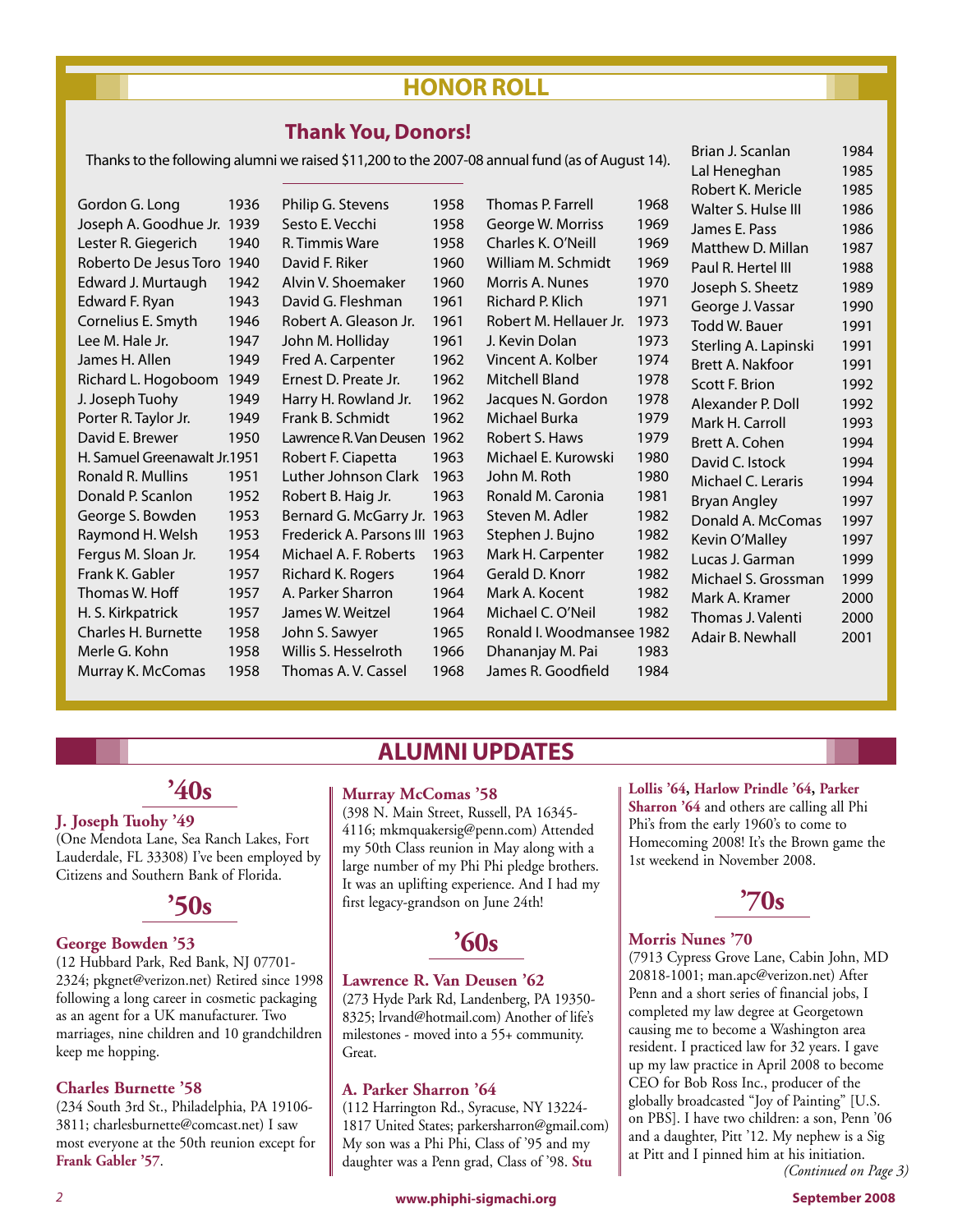## **ALUMNI PROFILE**

### **Ken Halbrecht '83 Carries the Influence of Morals and Ethics Learned at Phi Phi Throughout His Life**

**Ken's Adventurous Spirit Has Led to a Successful Career, a Wonderful Family and Commitment to Community Service**

**Ken Halbrecht '83** says that the highlight of his undergrad experience was seeing **Jerry Knorr '82** returning from his travels putting up posters for a Sigma Chi Daiquiri Party night at the girls' colleges: Rosemont and Chestnut Hill.

 "He walked through the front door with the front bumper of his car in his arms," recalls Ken. "Apparently a surface trolley had made a turn and pulled the bumper right off his car!"

### **"I am part of Penn's Athletic Advisory Council, which focuses on improving the University's facilities and connecting alums with undergrads."**

 Ken says this is just one example of the effort the Social Chairmen went through to assure a great time for the Sig-Machos or Blue Blazer Fraternity Bros, as well as the entire Philadelphia College population.

 Ken was originally attracted to Phi Phi because he was impressed with the diversity of the house. There were sports, and of course, education; however, there was also a focus on having a good time and an awareness of the rich history of the chapter.

 He lived in the house for three years, two which he spent as house manager. His roommates included **John Gallop '83**, **Jim Newswanger '82,** and **Jeff Houlihan '82**.

 Ken was able to attend his 25th Homecoming and says he had a great time seeing everyone including **Mark Kocent '82** and **Murray McComas '58**, as well as meeting the current undergrads.

 Since graduation Ken has worked for IBM, a career that now spans 25 years. He worked for them as a corporate strategic planner, Client Executive for Bank of America, and then Williams Sonoma. He now runs a piece of the Server Brands for the West.

 Through it all he has managed to keep in touch with many of his brothers and still hopes to catch up with others.

 "**Jim Newswanger** also works at IBM, so it's easy to keep in touch with him," says Ken. "**Chuck Lessem '83** is local and we try to catch up over lunch when possible. I'd really like to see what **Larry Lessig '83** and **Lal Heneghan '85** are stirring up, and perhaps working on creating a Phi Phi Family West."

 The influence of the fraternity has stayed with Ken throughout his life. He really admires the morals and ethics that guide the fraternity and he sees those standards in Significant Sigs like **Spike Shoemaker '60**, and **Jon Huntsman '59**.

 Ken has been married to his wife Eileen for 15 years. He calls their two daughters Kyle, 10, and Erin, 13, their "two little rock stars." Supporting his kids' activities, such as attending weekend swim and soccer events are an important part of his life.

 In addition to working full-time and spending time with his family, Ken still finds time to give back to the community and to the fraternity.

"I am part of Penn's Athletic Advisory

Council, which focuses on improving the University's facilities and connecting alums with undergrads," he says. "We are also working to reorganize the school district in Walnut Creek,



and support increasing funding for our schools."

 Ken says that Wharton Alumni programs also keep him connected and that he interviews a dozen or more High School Seniors each year as part of the Penn Admissions process. His work in the community includes serving as a Parks Commissioner in Walnut Creek for three years. He is working to help revamp some of the city's extensive resources.

 Even after all of that, Ken makes time to enjoy a few hobbies such as swimming, traveling and going out on his 78-year old Chris Craft boat. In fact, the picture above is from a recent trip dog sledding in Alaska! Ken's sense of adventure is evident in everything that he does.

 When asked about his goals for the next few years, Ken says he wants to continue his work with the city and supporting local schools.

 "And of course get the idea of a Phi Phi West going!" he exclaims.

## **ALUMNI UPDATES (Continued from Page 2)**

*(Nunes '70 Continued)*. After the crushing cancer death in 2002 of my college sweetheart wife, Janie, I remarried in 2007 to a NYC nurse, Ruth Peterson. She has relocated to D.C. as an operating room nurse at the National Institutes of Health.

### **Jacques N. Gordon '78**

(1116 Greenwood Ave., Wilmette, IL 60091- 1620; jgordon@lasalle.com) Managing real estate investments in 25 countries for pension funds and endowments including the Penn Endowment.

**'80s**

### **Lal Heneghan '85**

(50 Ashfield Road, Atherton, CA 94027- 3806; lal.heneghan@niners.nfl.net) **Steve Novick '85** and I had lunch recently, and we wondered how Brother Reverend **Terrence Marcelle '85** is doing?

## **'90s**

#### **Mark Carroll '93**

(675 Ridgedale Ave., Birmingham, MI 48009- 5766; mcarroll@questorfund.com) My wife gave birth to our third child, Heidi Jane Carroll, in June. Charlie, 6, and Ashley, 3, have welcomed her with open arms. This fall I enjoyed a fantastic golf weekend in Kiawah Island with **Paul Arrovet, Dave Parsky '93**, and **Todd Wilson '93**.

*Quaker Sig* **www.phiphi-sigmachi.org** *3*